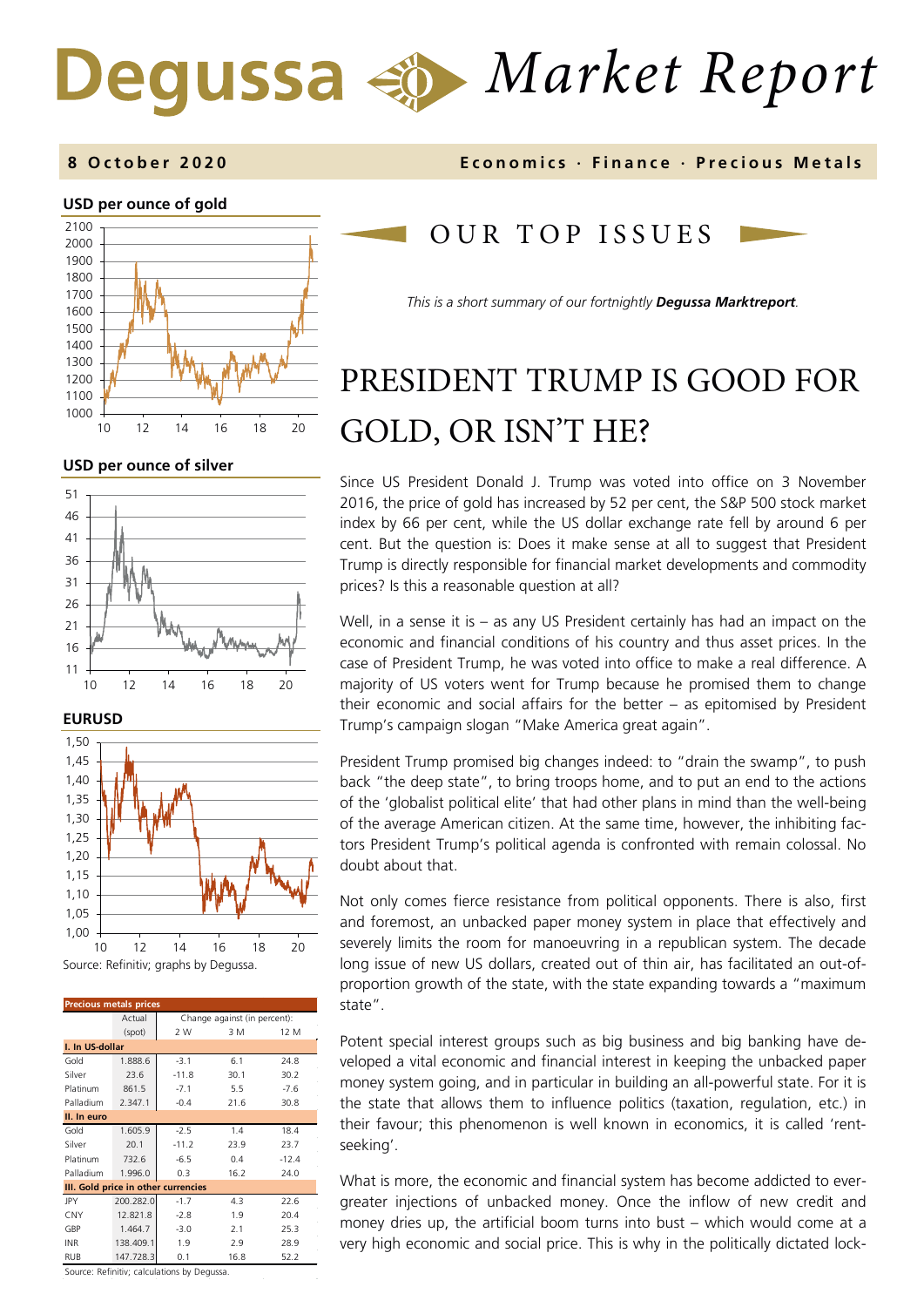



down crisis, the Trump administration decided to go "all in", to rescue the reeling unbacked paper money system at all costs.

In times of acute emergency, this is an understandable political decision. However, it would be naïve to believe that it would ever be possible to push back the state without ending the state's money production monopoly. "He who rides a tiger is afraid to dismount". And indeed, it would take superhuman efforts on the part of those who govern as well as the governed to put a deliberate end to the unbacked paper money system and happily accept its horrors.

The longer the unbacked paper money system is kept alive, the larger the economic and financial disequilibria will be, and the more severe will be the final bust. To keep such a system going is like "kicking the can down the road". But at some point, the kicking must end. It cannot go on forever. This is what sound money tells us. Fortunately, important changes are on their way, which could change things for the better.

In recent years, various US States – Arizona, Idaho, Texas, and Utah, for example – have been restoring gold and silver as money. They have exempted gold and silver from VAT and capital gains taxes so that they can compete with the US dollar when it comes to making payments and keeping savings. Gold and silver coins that are issued by the US are recognised as money. People have the freedom to make their payments with US dollars or gold and silver coins.

This is a development that should by no means be underestimated by those holding or considering buying gold and silver. If the unbacked paper money system is allowed to live on (by the Trump administration or any other administration), the prices for gold and silver will likely continue to trend upwards – as the purchasing power of the Greenback will be eroded, and consequently the demand for gold and silver, and thus their prices will rise.

And if the unbacked paper money system were to come crashing down – as a result of an 'accident' or deliberate political efforts –, there would be just one money left, and that is precious metal money in the form of gold and/or silver. In such a scenario, gold and silver can also be expected to gain in purchasing power very strongly and presumably also quite rapidly.

"President Trump is good for gold, or isn't he?" Well, I guess the answer is yes. In case the Trump administration keeps doing everything needed to uphold the unbacked paper money system, the consequence should be an ongoing boost to the price of the yellow metal, for this requires the issue of ever-greater new money balances, the suppression of market interest rates, and further accumulation of ever more debt.

And in the case the US President, in his second term, becomes serious about "deconstructing the administrative state", the price of gold would presumably also benefit. For then some kind of limit to money printing and strangulation of free market forces has to be imposed, and the effect would for sure be an economic and financial crisis, which would be potentially lethal to the unbacked paper money system. Again, this would be positive for the gold price.

The question is: Is holding gold a win-win? Well, investors with a long-term horizon certainly have, if it comes to structure their liquid means portfolio, good reasons to put their trust in 'gold money' rather than unbacked paper currencies such as US dollar, euro & co.

Source: Refinitiv; graphs by Degussa.

15 16 17 18 19 20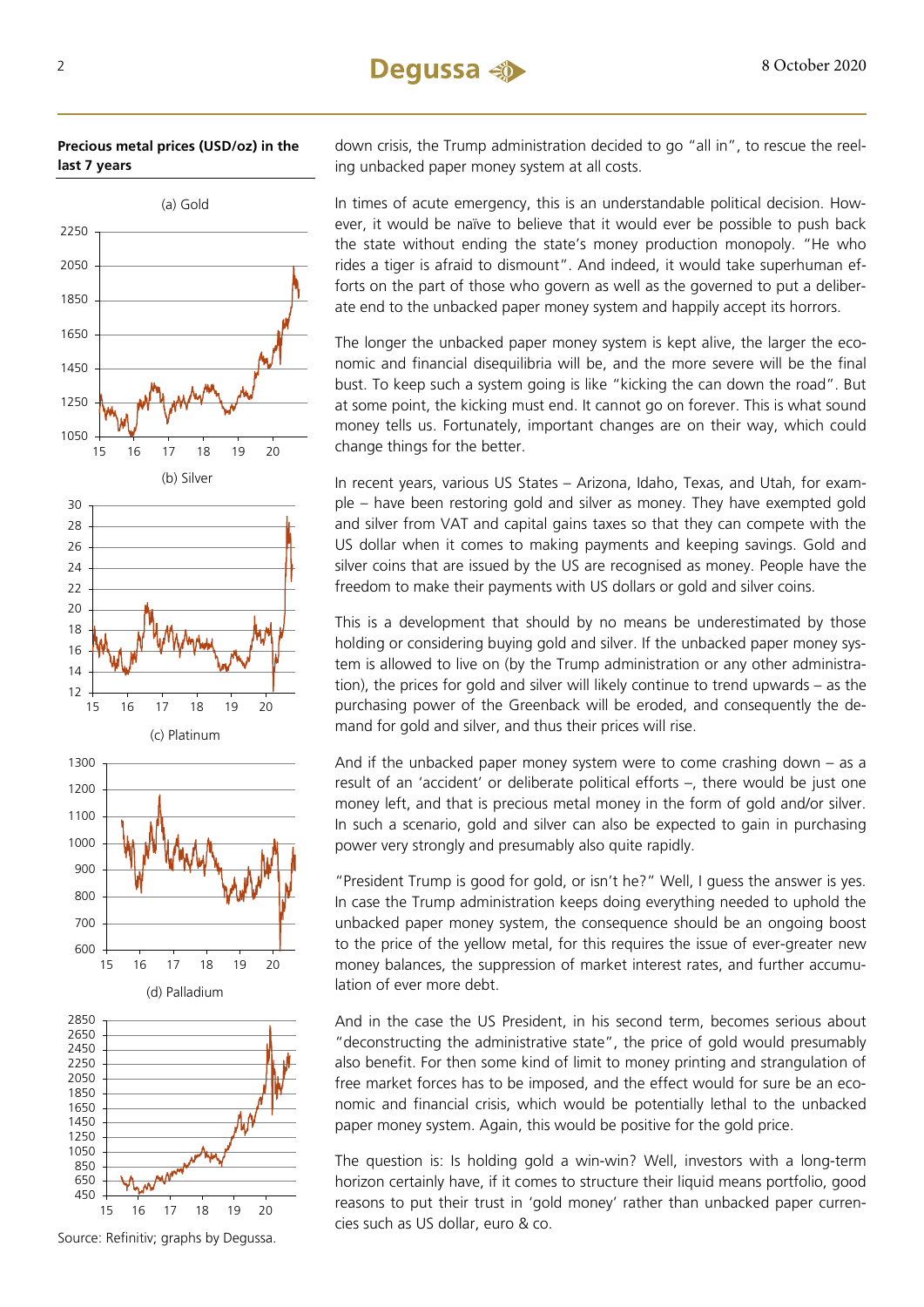### PRECIOUS METALS PRICES

**In US-Dollar per ounce**

|                          |      | Gold   |      | <b>Silver</b> |      | Platinum |       | Palladium |
|--------------------------|------|--------|------|---------------|------|----------|-------|-----------|
| I. Actual                |      | 1887.4 |      | 23.6          |      | 860.6    |       | 2349.6    |
| II. Gliding averages     |      |        |      |               |      |          |       |           |
| 10 days                  |      | 1889.3 |      | 23.6          |      | 870.5    |       | 2289.8    |
| 20 days                  |      | 1916.4 |      | 25.1          |      | 901.9    |       | 2306.6    |
| 50 days                  |      | 1944.6 |      | 26.0          |      | 919.9    |       | 2237.4    |
| 100 days                 |      | 1857.8 |      | 22.3          |      | 878.1    |       | 2104.2    |
| 200 days                 |      | 1739.7 |      | 19.3          |      | 864.9    |       | 2142.4    |
|                          |      |        |      |               |      |          |       |           |
| III. Estimates, mid 2020 |      | 2550   |      | 48            |      | 1059     |       | 2066      |
| (1)                      |      | 35     |      | 104           |      | 23       |       | $-12$     |
| <b>Band width</b>        | Low  | High   | Low  | High          | Low  | High     | Low   | High      |
|                          | 2310 | 2780   | 43.0 | 53.0          | 823  | 1295     | 1899  | 2299      |
| (1)                      | 22   | 47     | 83   | 125           | $-4$ | 50       | $-19$ | $-2$      |
| V. Annual averages       |      |        |      |               |      |          |       |           |
| 2017                     |      | 1253   |      | 17.1          |      | 947      |       | 857       |
| 2018                     |      | 1268   |      | 15.8          |      | 880      |       | 1019      |
| 2019                     |      | 1382   |      | 16.1          |      | 862      |       | 1511      |
|                          |      |        |      |               |      |          |       |           |

#### **In Euro per ounce**

|                                            | Gold                                        | <b>Silver</b>                            | <b>Platinum</b>                                   | Palladium                                              |
|--------------------------------------------|---------------------------------------------|------------------------------------------|---------------------------------------------------|--------------------------------------------------------|
| I. Actual                                  | 1605.5                                      | 20.0                                     | 732.1                                             | 1998.6                                                 |
| II. Gliding averages                       |                                             |                                          |                                                   |                                                        |
| 10 days                                    | 1613.8                                      | 20.2                                     | 743.5                                             | 1955.8                                                 |
| 20 days                                    | 1629.1                                      | 21.3                                     | 766.6                                             | 1960.8                                                 |
| 50 days                                    | 1647.6                                      | 22.1                                     | 779.3                                             | 1895.8                                                 |
| 100 days                                   | 1608.5                                      | 19.3                                     | 760.2                                             | 1821.2                                                 |
| 200 days                                   | 1543.7                                      | 17.1                                     | 768.1                                             | 1904.3                                                 |
| III. Estimates, mid 2020<br>(1)            | 2300<br>43                                  | 43<br>117                                | 950<br>30                                         | 1860<br>$-7$                                           |
| <b>Band width</b><br>(1)                   | Low<br>High<br>2080<br>2510<br>$30\,$<br>56 | Low<br>High<br>30.0<br>47.9<br>50<br>139 | High<br>Low<br>1170<br>740<br>60<br>$\mathcal{I}$ | High<br>Low<br>2070<br>1710<br>$\overline{4}$<br>$-14$ |
| V. Annual averages<br>2017<br>2018<br>2019 | 1116<br>1072<br>1235                        | 15<br>13<br>14                           | 844<br>743<br>770                                 | 760<br>863<br>1350                                     |

Source: Refinitiv; calculations and estimates Degussa. Numbers are rounded.

 $(1)$  On the basis of actual prices.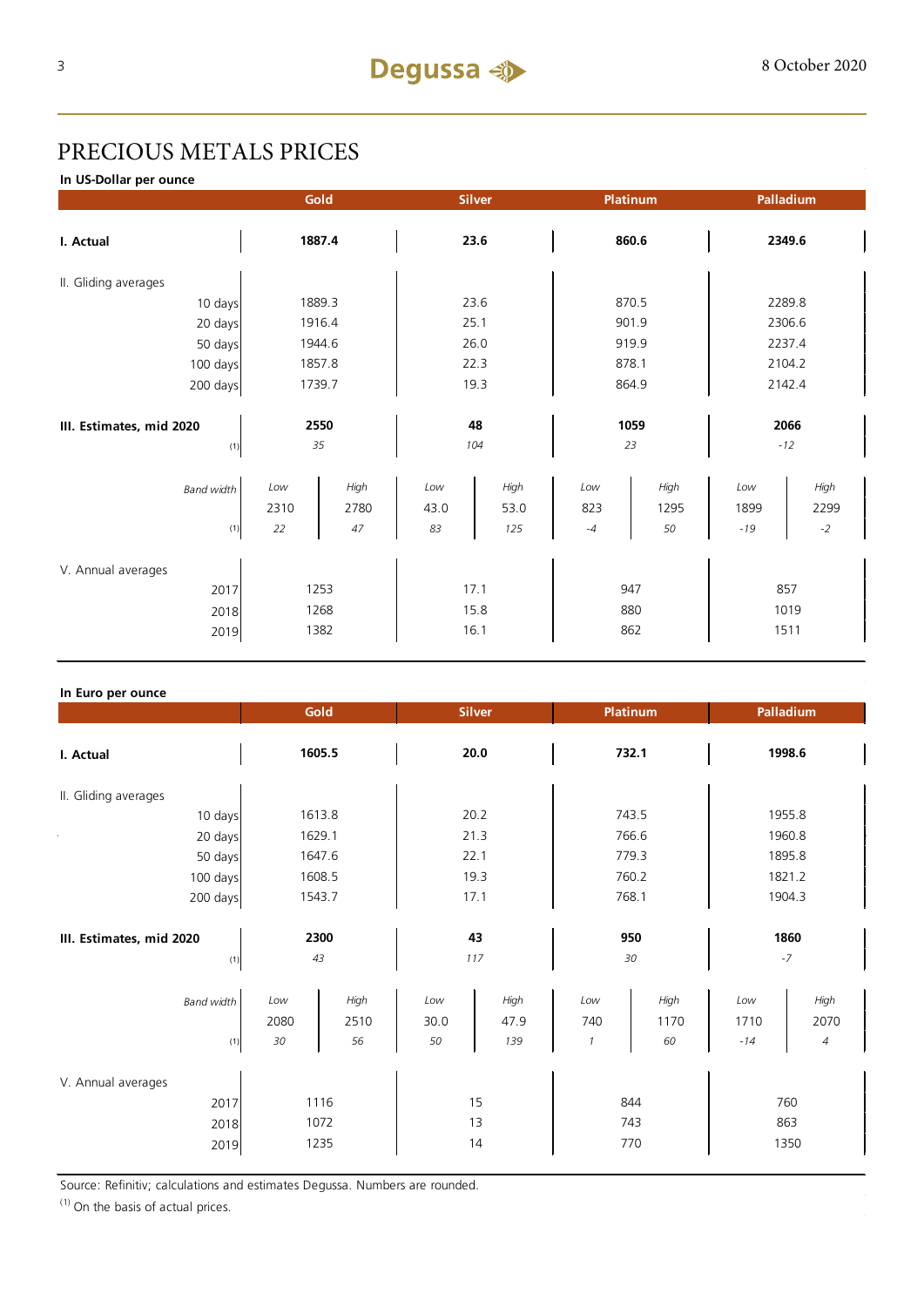#### BITCOIN, PERFORMANCE OF VARIOUS ASSET CLASSES

#### **Bitcoin in US dollars**



Source: Refinitiv; graph by Degussa.

#### **Performance of stocks, commodities, FX and bonds**

(a) In national currencies (b) In euro



|                             | -100-80 -60 -40 -20 0 20 40 60 80 |      |
|-----------------------------|-----------------------------------|------|
| S&P 500                     | $-0,9$                            |      |
| Nasdag                      |                                   | 19,4 |
| Euro STOXX 50               | $-14,2$                           |      |
| <b>FTSE 100</b>             | $-29,1$                           |      |
| <b>DAX</b>                  | $-2,7$                            |      |
| Swiss MI                    | $-3,0$                            |      |
| Nikkei                      | $-5,0$                            |      |
| Hang Seng                   | $-15,6$                           |      |
| Bovespa                     | $-63,3$                           |      |
| Russia                      | $-38,5$                           |      |
| CRB Index                   | $-24,4$                           |      |
| Gold                        |                                   | 19,6 |
| Silver                      |                                   | 27,4 |
| Crude oil                   | $-31,9$                           |      |
| <b>EURUSD</b>               |                                   | 4,9  |
| <b>EURJPY</b>               |                                   | 2,3  |
| <b>EURGBP</b>               |                                   | 7,8  |
| <b>EURCHF</b>               | $-0,6$                            |      |
| <b>USDCAD</b>               |                                   | 2,4  |
| <b>USDGBP</b>               | $-2,8$                            |      |
| <b>USDJPY</b>               | $-2,4$                            |      |
| US gov't bond 7 - 10 yrs    |                                   | 6,6  |
| US gov't bond 1 - 3 yrs     | $-1,9$                            |      |
| Euro gov't bond 7 - 10 yrs  |                                   | 1,7  |
| Euro gov't bond 1 - 3 yrs   | $-0,4$                            |      |
| UK gov't bond 7 - 10 yrs    | $-4,0$                            |      |
| UK gov't bond 1 - 3 yrs     | $-7,1$                            |      |
| Japan gov't bond 7 - 10 yrs |                                   | 2,2  |
| Japan gov't bond 1 - 3 yrs  |                                   | 2,3  |
|                             |                                   |      |

Source: Refinitiv; calculations by Degussa.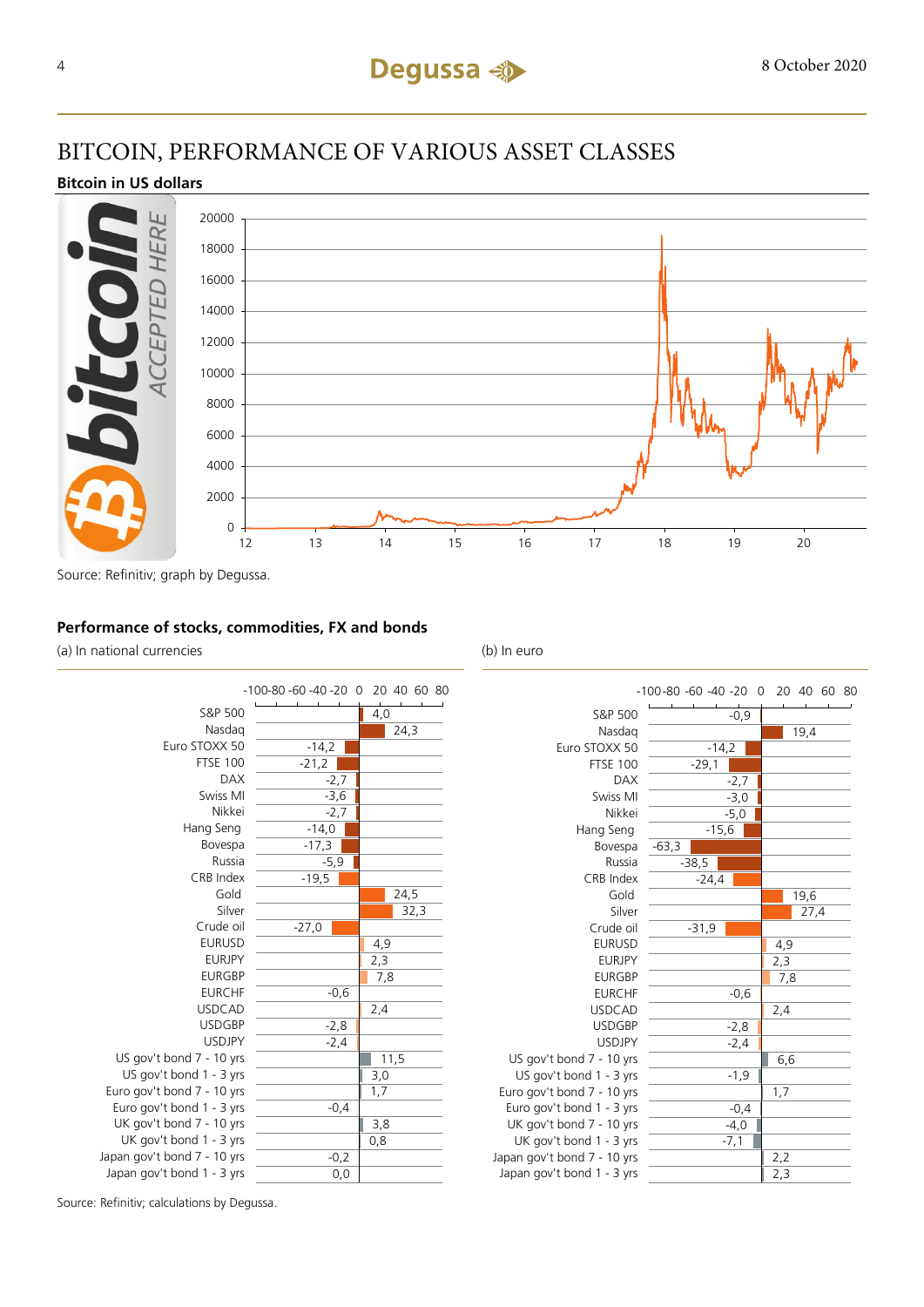| <b>Issue</b>                                                                               | Content                                                                                              |  |  |  |
|--------------------------------------------------------------------------------------------|------------------------------------------------------------------------------------------------------|--|--|--|
| 8 October 2020                                                                             | President Trump Is Good For Gold, Or Isn't He?                                                       |  |  |  |
| 24 September 2020                                                                          | Get Physical With Gold                                                                               |  |  |  |
| 10 September 2020                                                                          | The Inflation Threat And The Case For Gold                                                           |  |  |  |
| 27 August 2020                                                                             | We Need Sound Money To Regain and Defend Our Liberties                                               |  |  |  |
| 13 August 2020                                                                             | Gold And Silver Prices Are Set To Trend Even Higher                                                  |  |  |  |
| 30 July 2020                                                                               | The Big Short In Official Currencies                                                                 |  |  |  |
| 16 July 2020                                                                               | "World Gold Price" Hits A New Record                                                                 |  |  |  |
| 2 July 2020                                                                                | Some Things You Need To Know About Money                                                             |  |  |  |
| 4 June 2020                                                                                | Gold in Times of Economic Crisis and Social Revolution                                               |  |  |  |
| 20 May 2020                                                                                | First the Money Supply Shock, Then the Inflation Shock                                               |  |  |  |
| 7 May 2020                                                                                 | Be Aware of What Inflation Really Is                                                                 |  |  |  |
| 23 April 2020                                                                              | The Undesirable Effects of the Corona-Virus Relief Package                                           |  |  |  |
| 9 April 2020                                                                               | The Boom And Bust Theory That Does Not Crash                                                         |  |  |  |
| 26 March 2020                                                                              | With Mega Bail Outs, Governments Are The Big Winners                                                 |  |  |  |
| 12 March 2020                                                                              | The Truth About Money - Past, Present, Future                                                        |  |  |  |
| 27 February 2020                                                                           | Inflation Policy And Its Supporters                                                                  |  |  |  |
| 13 February 2020                                                                           | Gold-ETFs Versus Physical Gold: Difference Matters                                                   |  |  |  |
| 30 January 2020                                                                            | Do Not Think The Era Of Boom And Bust Has Ended                                                      |  |  |  |
| 23 January 2020                                                                            | Bull Markets, No Bubble Markets: Gold And Silver In 2020                                             |  |  |  |
| 19 December 2019                                                                           | The Inflation Sham                                                                                   |  |  |  |
| 5 December 2019                                                                            | Why the Feared Crash Keeps Us Waiting                                                                |  |  |  |
| 21 November 2019                                                                           | Asset Price Inflation and the Price of Gold                                                          |  |  |  |
| 7 November 2019                                                                            | ETFs Drive Gold Demand                                                                               |  |  |  |
| 24 October 2019                                                                            | The Inflationary Supply Of Unbacked US Dollars And The Price Of Gold                                 |  |  |  |
| 10 October 2019                                                                            | Let's Get Physical With Gold And Silver                                                              |  |  |  |
| 26 September 2019                                                                          | The US Dollar Beast                                                                                  |  |  |  |
| 12 September 2019                                                                          | The Inflationary Tide That Lifts all Boats but One                                                   |  |  |  |
| 29 August 2019                                                                             | The Disaster of Negative Interest Rate Policy                                                        |  |  |  |
| 15 August 2019                                                                             | The Gold Bull Market Is Back                                                                         |  |  |  |
| 1 August 2019                                                                              | Gold And Silver Prices - Get Going!                                                                  |  |  |  |
| 19 July 2019                                                                               | Facebook's Fake Money                                                                                |  |  |  |
| 4 July 2019                                                                                | It Looks Like A Gold Bull Market, It Feels Like A Gold Bull Market - Maybe It Is A Gold Bull Market? |  |  |  |
| 19 June 2019                                                                               | Good Money, Bad Money-And How Bitcoin Fits In                                                        |  |  |  |
| 6 June 2019                                                                                | Gold Outshines The US Dollar                                                                         |  |  |  |
| 23 May 2019                                                                                | The Boom That Will Have It Coming                                                                    |  |  |  |
| 9 May 2019                                                                                 | The Crusade Against Risk                                                                             |  |  |  |
| 25 April 2019                                                                              | A Sound Investment Rationale for Gold                                                                |  |  |  |
| 11 April 2019                                                                              | Be Prepared For All Possibilities. The Case For Gold                                                 |  |  |  |
| 28 March 2019                                                                              | Sword of Damocles Over Asset Prices                                                                  |  |  |  |
| The Degussa Marktreport (German) and the Degussa Market Report (English) are available at: |                                                                                                      |  |  |  |

#### **Articles in earlier issues of the** *Degussa Market Report*

**www.degussa-goldhandel.de/de/marktreport.aspx**.